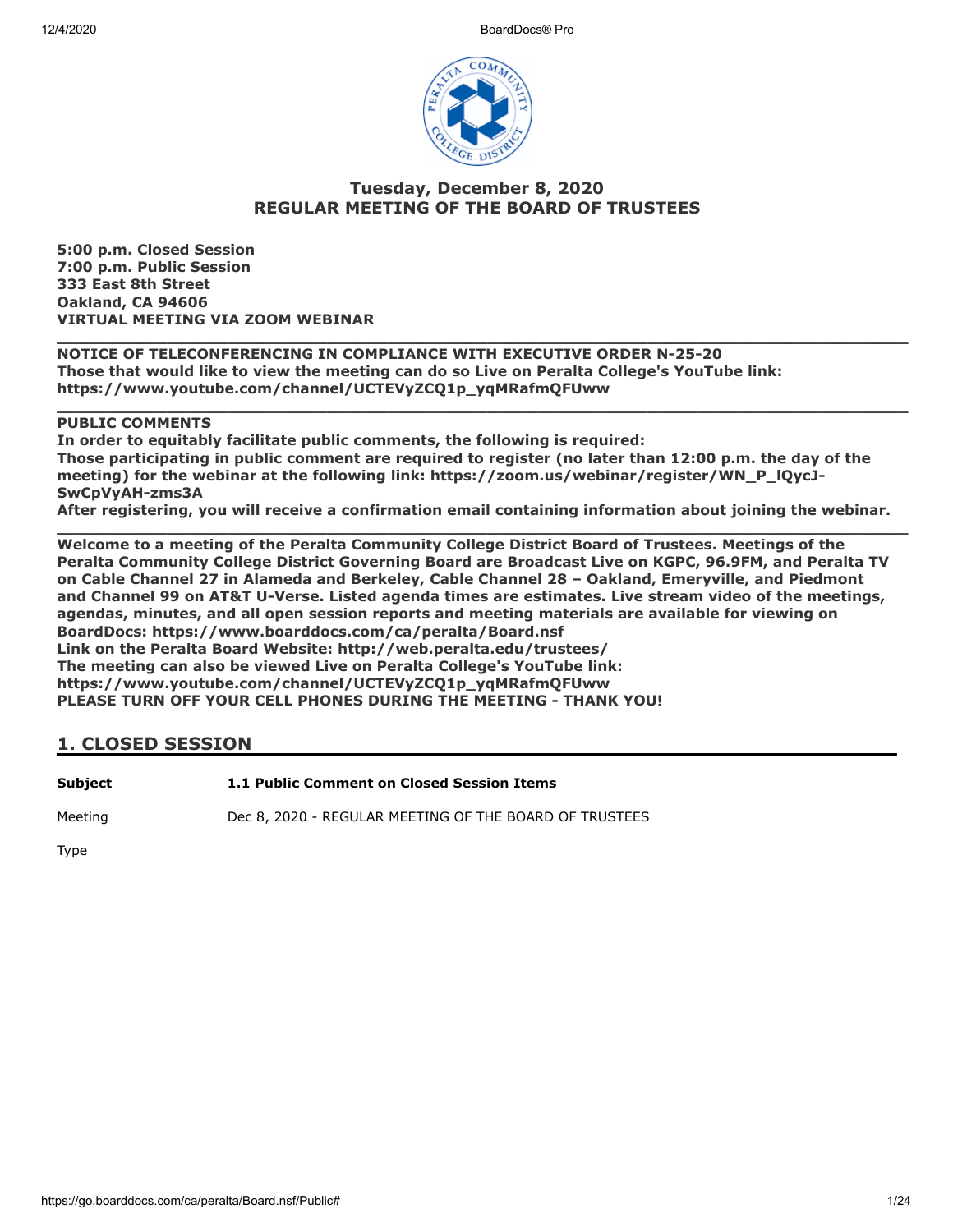| Subject | 1.2 Conference with Labor Negotiator, Peralta Federation of Teachers, Local 39, and<br><b>SEIU 1021 (Government Code § 54957.6)</b> |
|---------|-------------------------------------------------------------------------------------------------------------------------------------|
| Meeting | Dec 8, 2020 - REGULAR MEETING OF THE BOARD OF TRUSTEES                                                                              |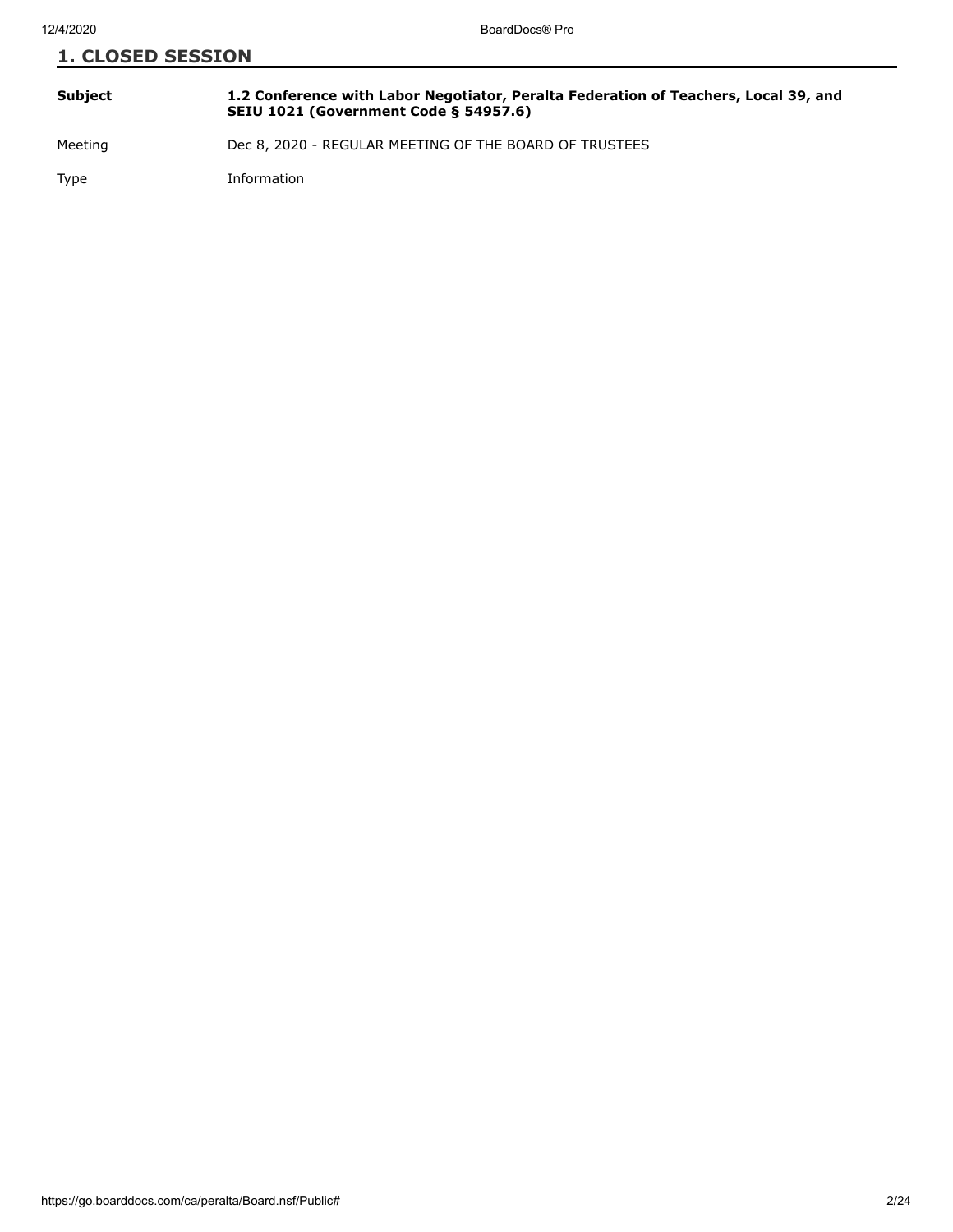### **Subject 1.3 Public Employee Appointment (Government Code Section 54957)**

Meeting Dec 8, 2020 - REGULAR MEETING OF THE BOARD OF TRUSTEES

- 1. Recommendation to ratify the appointment of the Interim Associate Vice Chancellor for Planning & Institutional Research, District Office.
- 2. Ratify the appointment of Acting Vice Chancellor of Human Resources, District Office.
- 3. Recommendation to appoint the Acting Director of Student Activities & Campus Life, Laney College.
- 4. Recommendation to appoint the Acting Associate Dean of Educational Success, Laney College.
- 5. Recommendation to amend the salary of the College President, Laney College.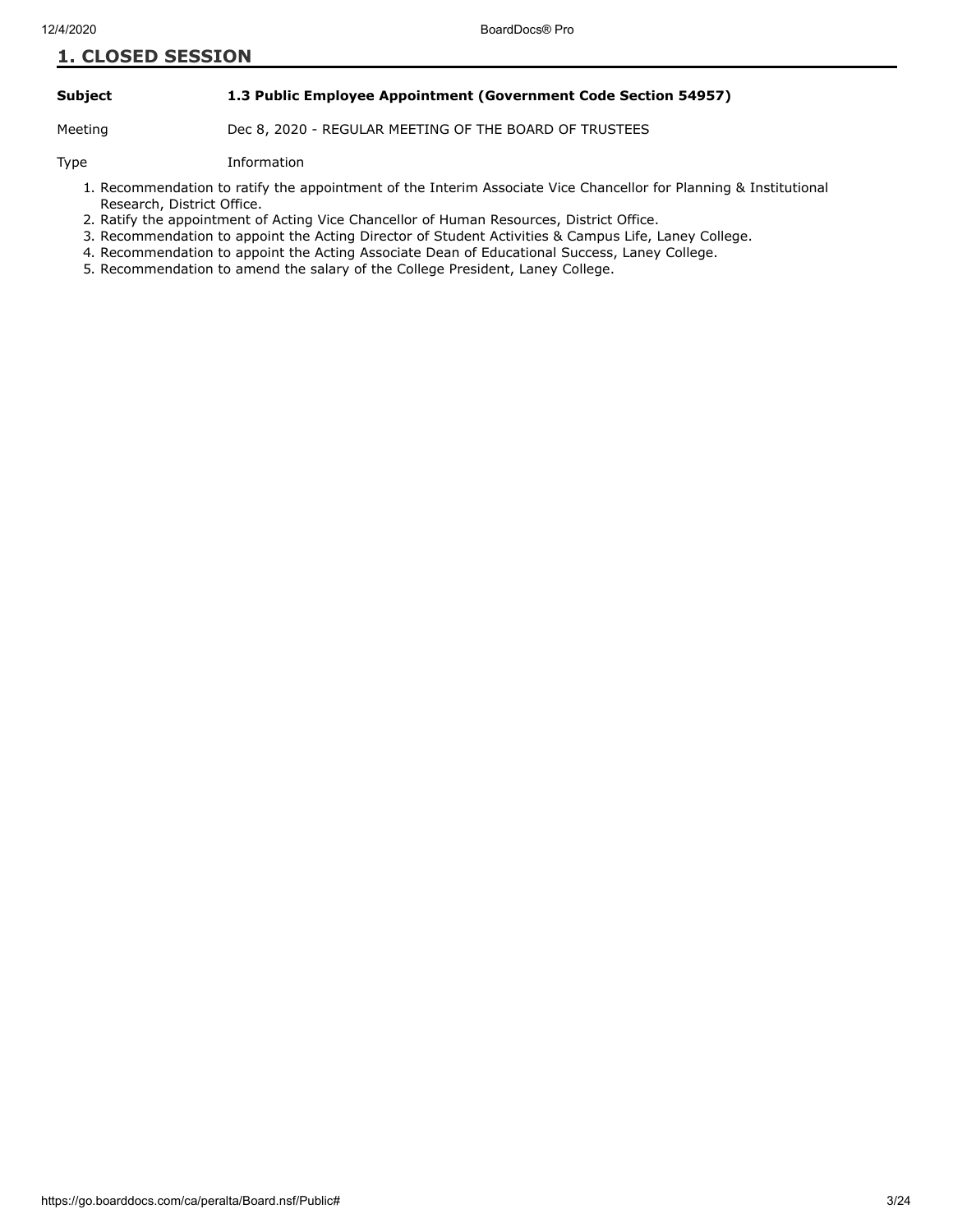### **Subject 1.4 Public Employee Discipline/Dismissal/Release**

Meeting Dec 8, 2020 - REGULAR MEETING OF THE BOARD OF TRUSTEES

Type

The Board is provided respective salaries in closed session for information purposes only, if any. The Board is reminded not to discuss personnel matters outside of closed session.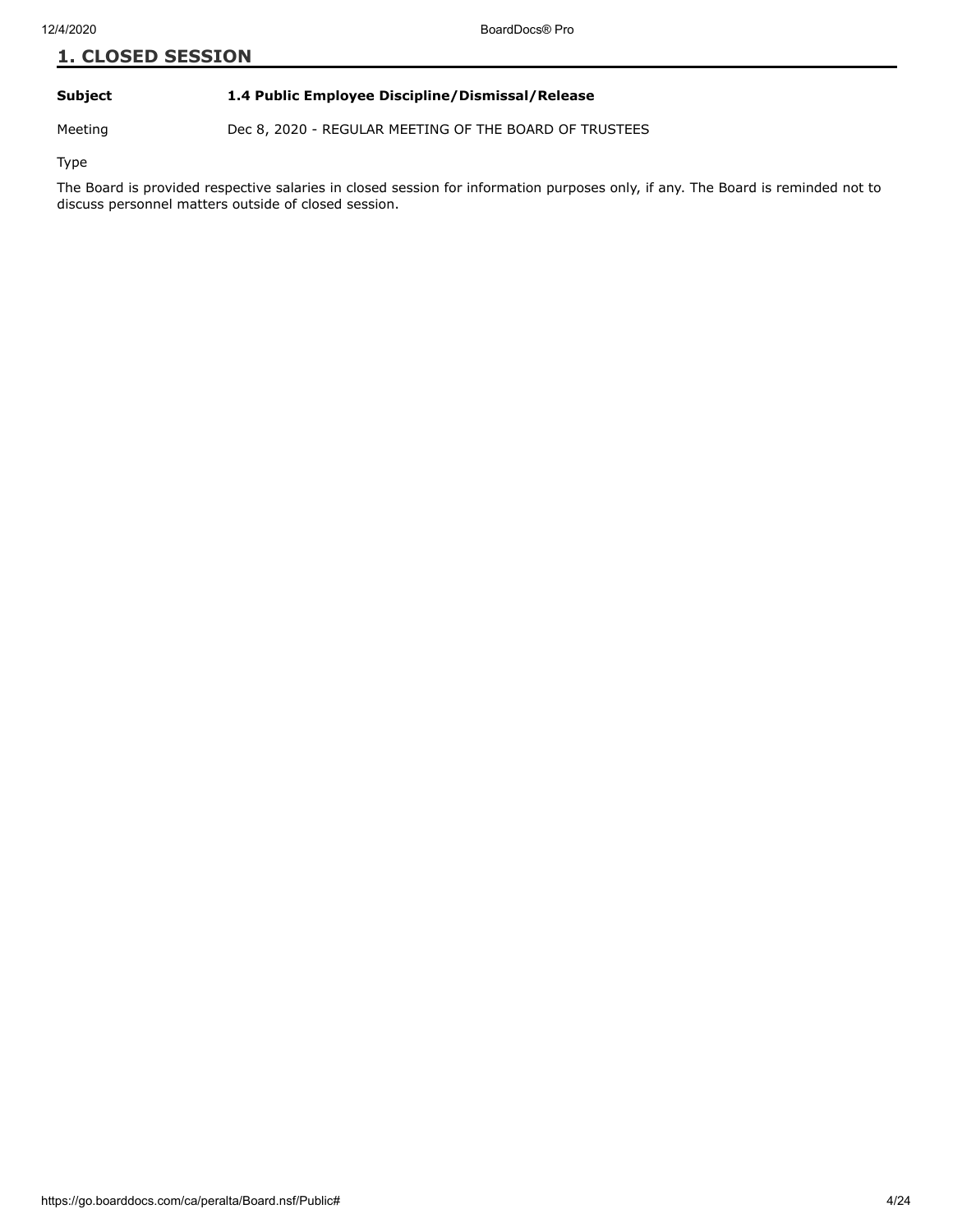# **Subject 1.5 Public Employee Evaluation**

Meeting Dec 8, 2020 - REGULAR MEETING OF THE BOARD OF TRUSTEES

Type

The Board is provided respective salaries in closed session for information purposes only, if any. The Board is reminded not to discuss personnel matters outside of closed session.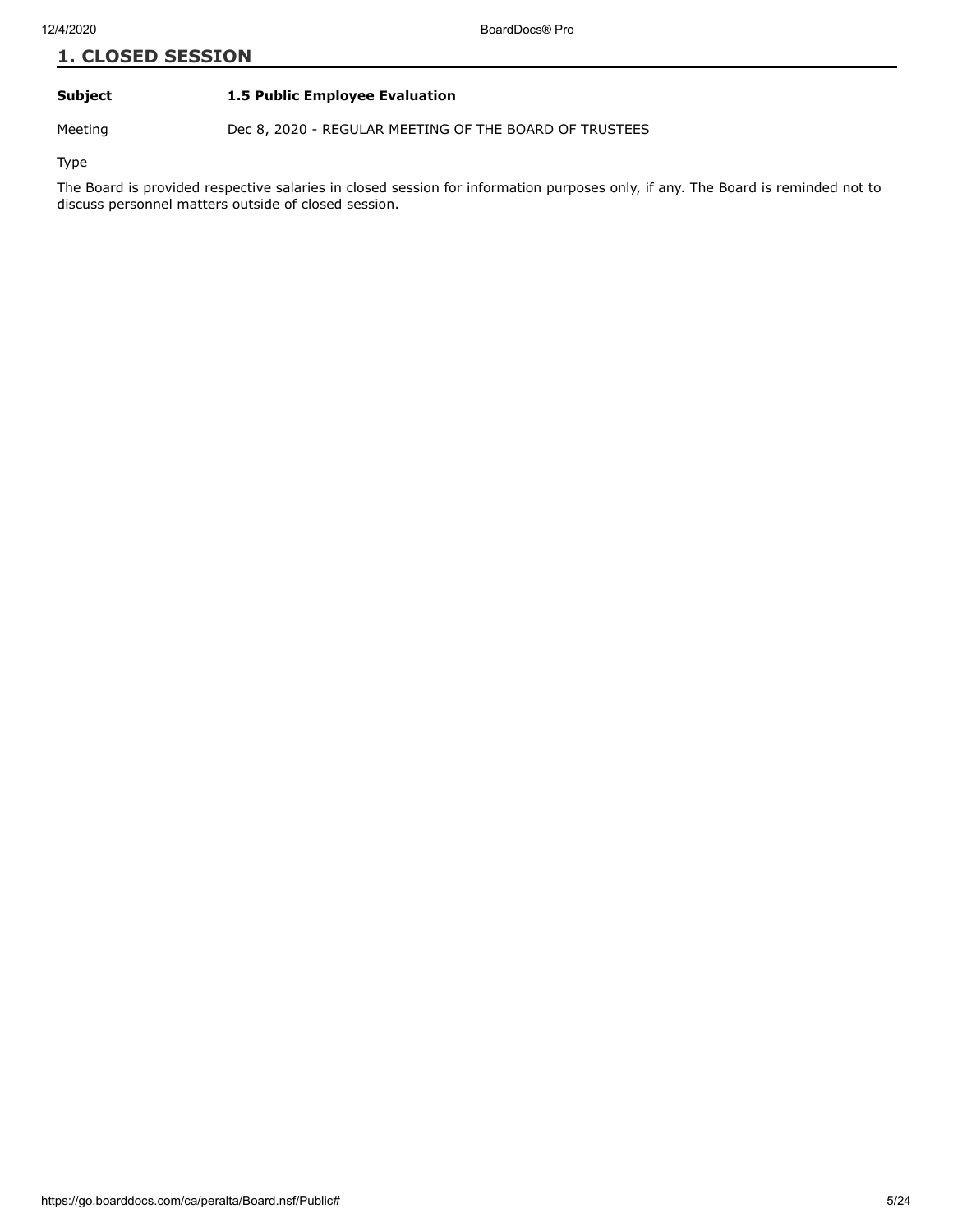### **Subject 1.6 Conference with Legal Counsel, Multiple Cases: (Government Code § 54956.9)**

Meeting Dec 8, 2020 - REGULAR MEETING OF THE BOARD OF TRUSTEES

- Payne v. Peralta Community College District, U.S. District Court, Northern District of CA, Case No. 3:16-cv-04390-MMC.
- Herrera v. Peralta Community College District et.al, Alameda Superior Court case no. RG18932402
- Conference with Legal Counsel, Anticipated/Potential Litigation (54956.9(b)-(c)) (2 cases).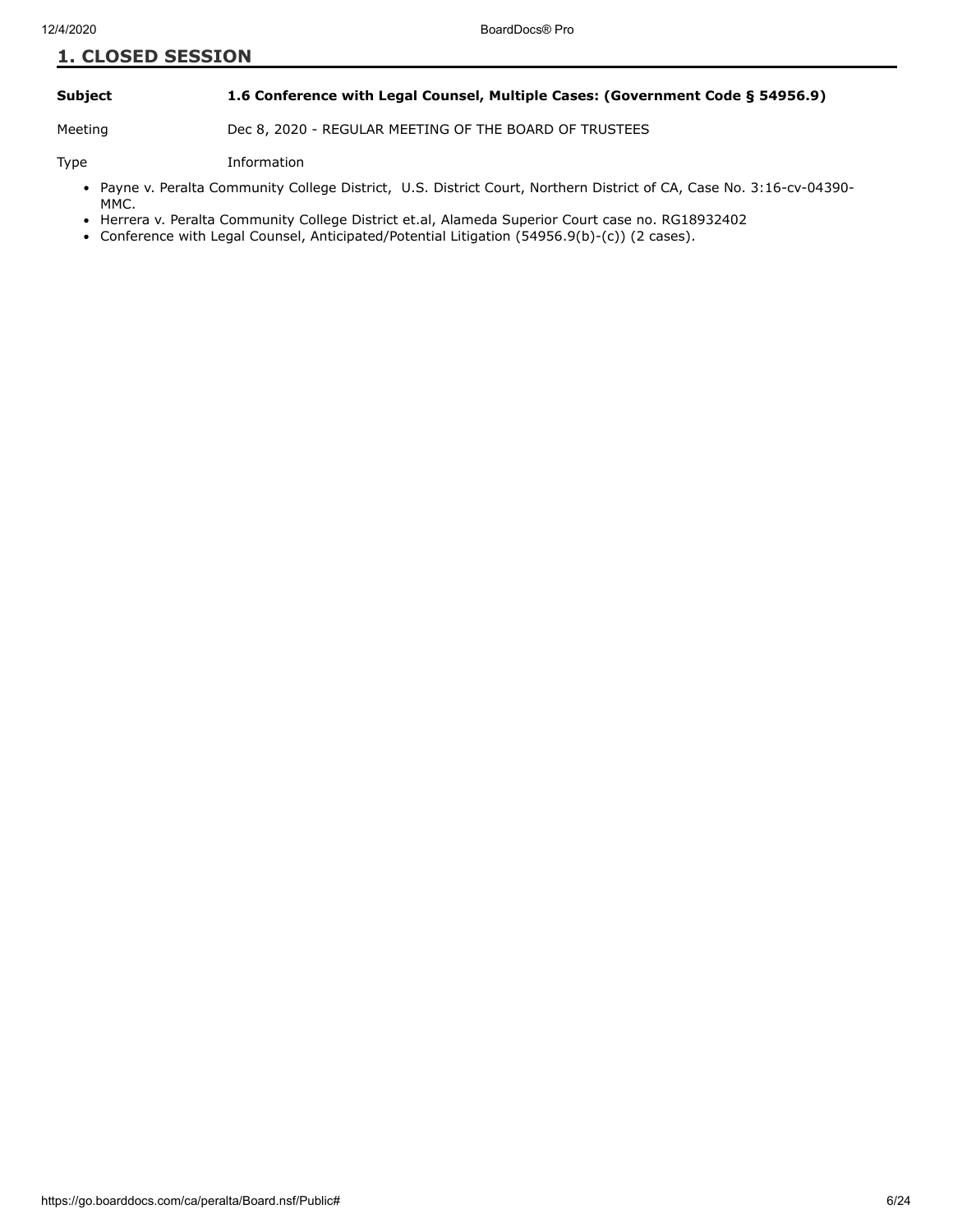# **2. OPEN SESSION Subject 2.1 Call to Order**

Meeting Dec 8, 2020 - REGULAR MEETING OF THE BOARD OF TRUSTEES

Type Procedural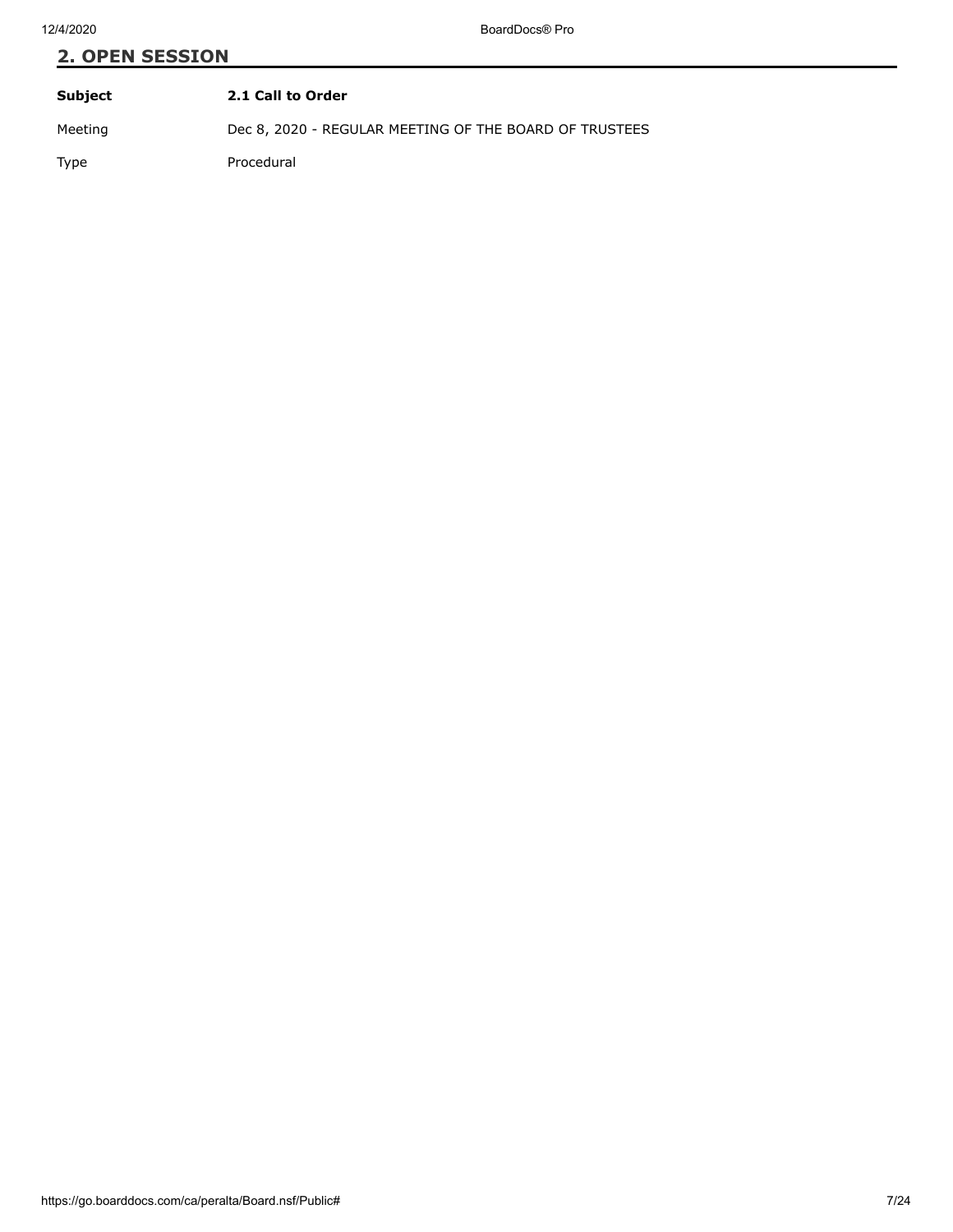| Subject | 2.2 Pledge of Allegiance                               |
|---------|--------------------------------------------------------|
| Meeting | Dec 8, 2020 - REGULAR MEETING OF THE BOARD OF TRUSTEES |
| Type    | Procedural                                             |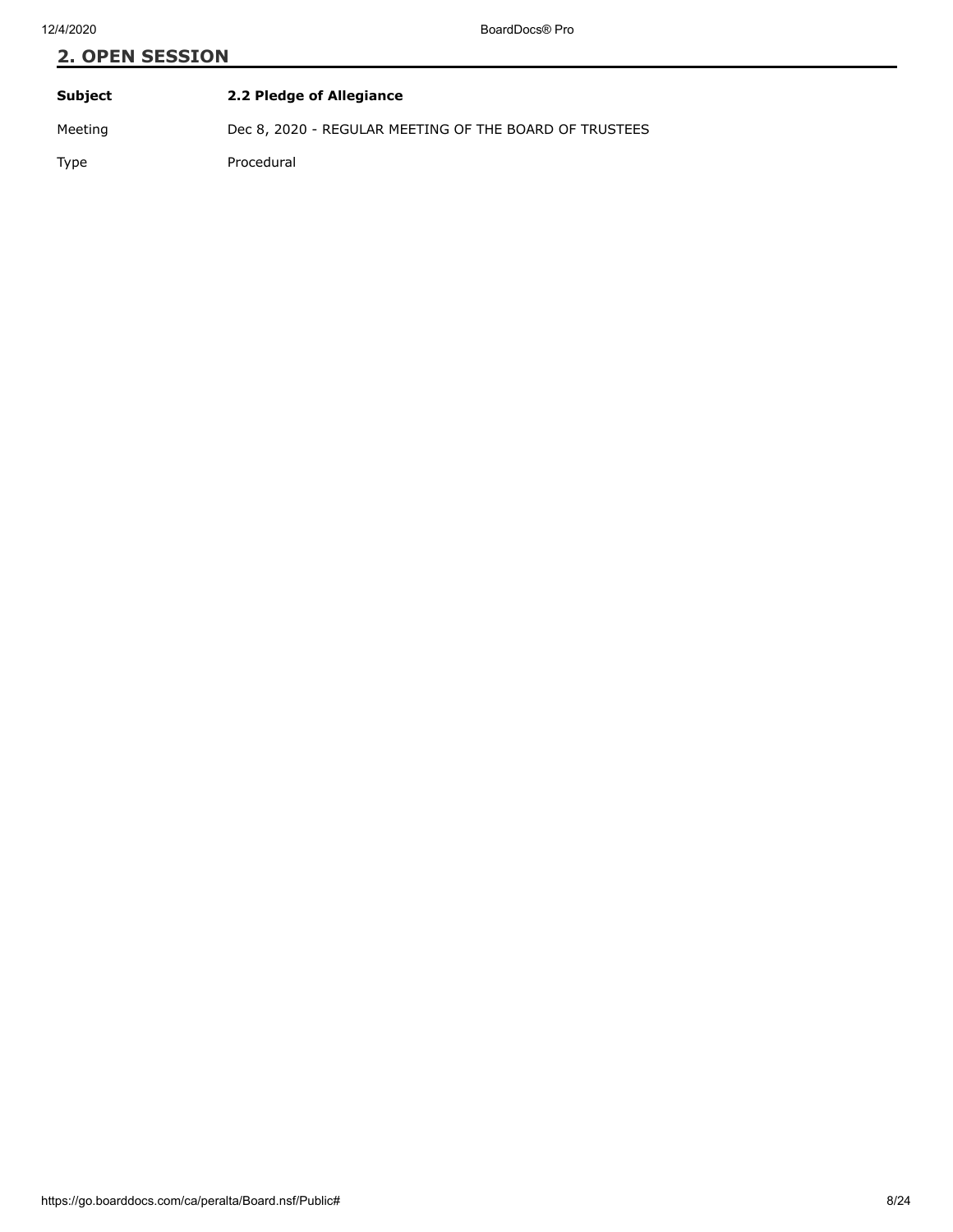# **Subject 2.3 Awards**

Meeting Dec 8, 2020 - REGULAR MEETING OF THE BOARD OF TRUSTEES

- Presentation of Awards to Outgoing Trustee Meredith Brown
- Presentation of Awards to Outgoing Trustee Karen Weinstein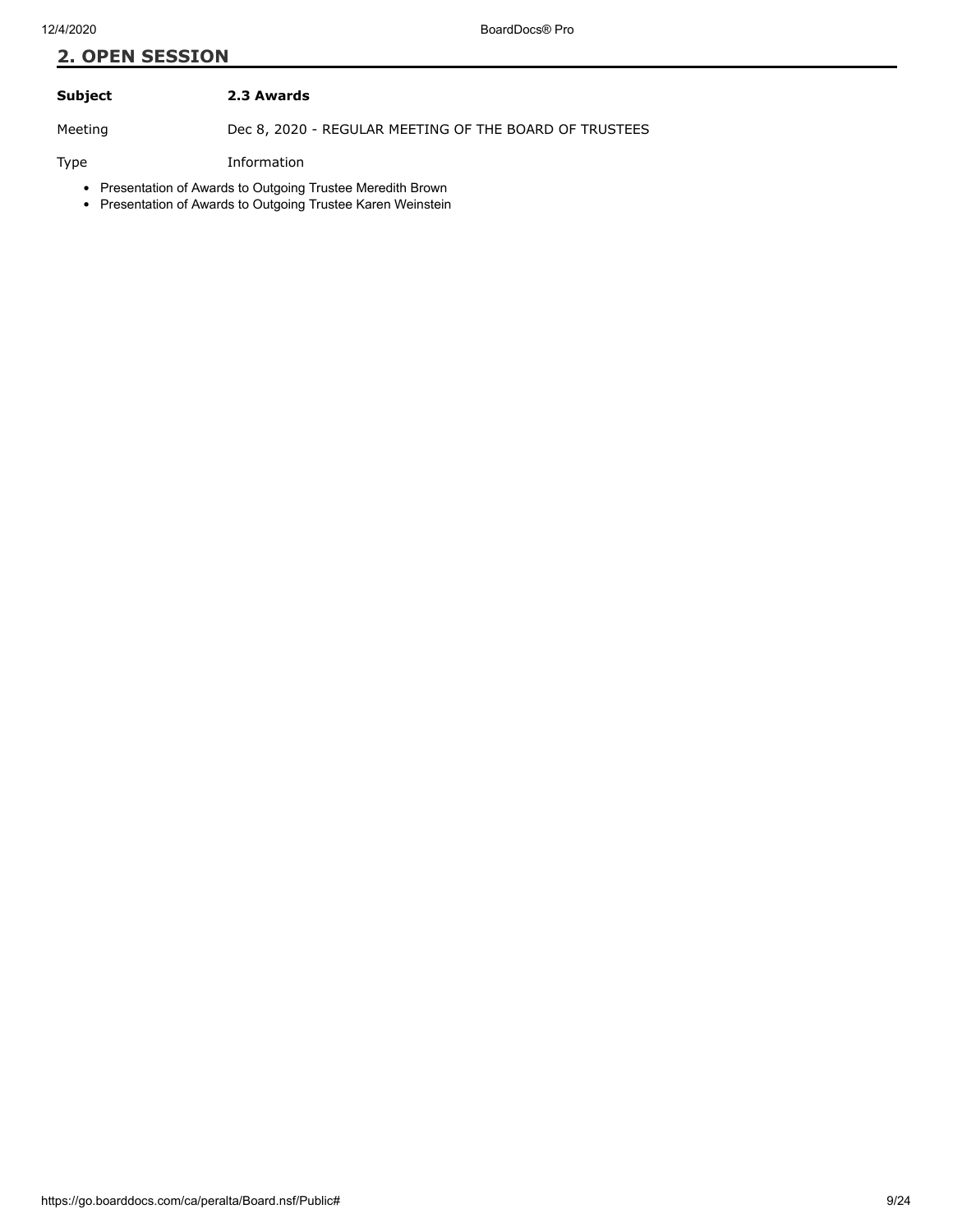**Subject 2.4 Swearing-In Ceremony**

Meeting Dec 8, 2020 - REGULAR MEETING OF THE BOARD OF TRUSTEES

Type Information

• Swearing-in of Incoming Trustee Dyana Polk

- Swearing-in of Incoming Trustee Kevin Jenkins  $\bullet$
- Swearing-in of Re-elected Trustee Bill Withrow  $\bullet$
- Swearing-in of Re-elected Trustee Nicky Gonzalez-Yuen

File Attachments

- [Oath to be Administered to Dyana Polk.pdf \(90 KB\)](https://go.boarddocs.com/ca/peralta/Board.nsf/files/BVV8TS1FE4AB/$file/Oath%20to%20be%20Administered%20to%20Dyana%20Polk.pdf)
- [Oath to be Administered to Kevin Jenkins.pdf \(91 KB\)](https://go.boarddocs.com/ca/peralta/Board.nsf/files/BVV8TU1FE6A4/$file/Oath%20to%20be%20Administered%20to%20Kevin%20Jenkins.pdf)
- [Oath to be Administered to Bill Withrow.pdf \(91 KB\)](https://go.boarddocs.com/ca/peralta/Board.nsf/files/BVV8TW1FE9CE/$file/Oath%20to%20be%20Administered%20to%20Bill%20Withrow.pdf)

[Oath to be Administered to Nicky Gonzalez Yuen.pdf \(92 KB\)](https://go.boarddocs.com/ca/peralta/Board.nsf/files/BVV8TY1FEBF3/$file/Oath%20to%20be%20Administered%20to%20Nicky%20Gonzalez%20Yuen.pdf)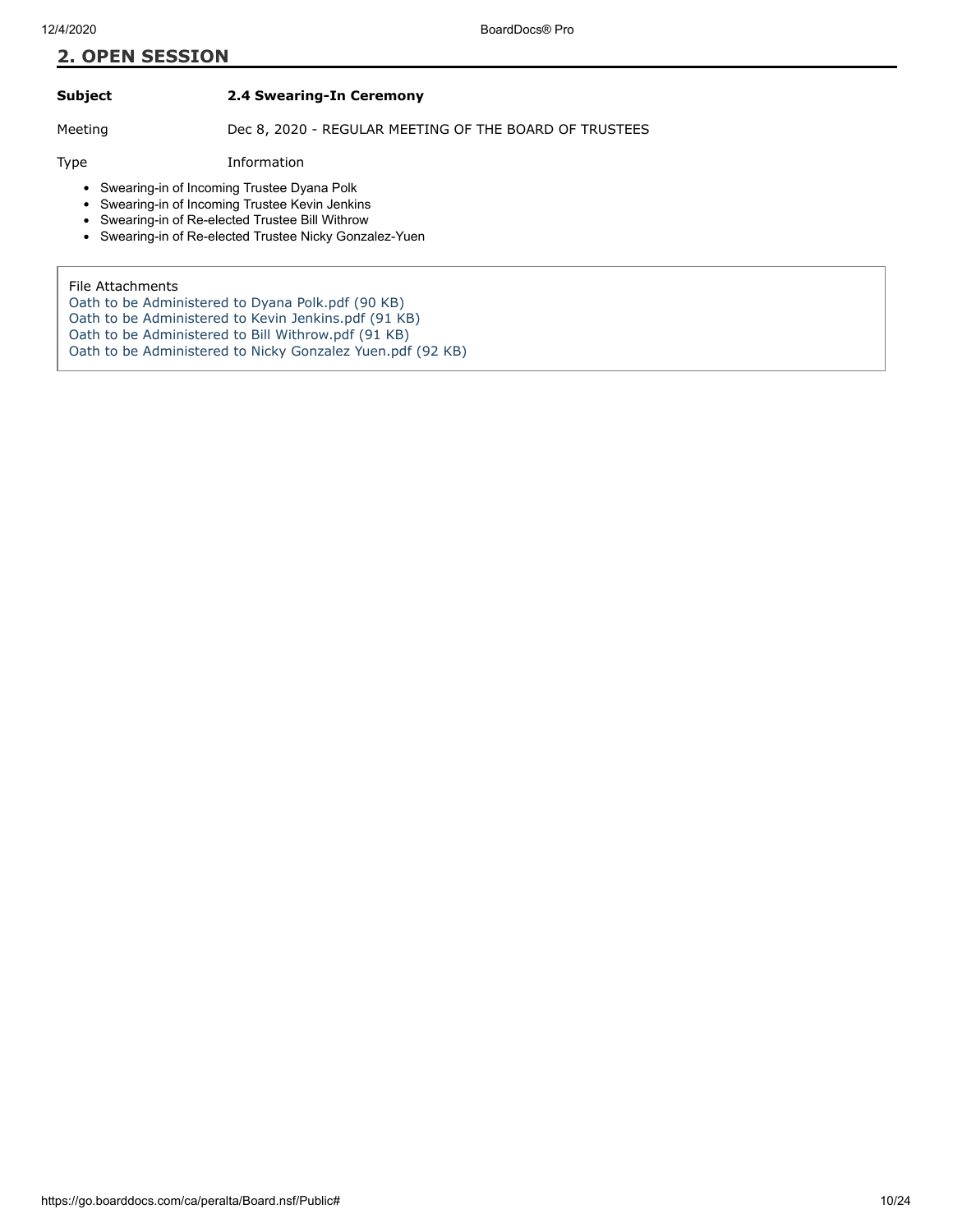| Subject | 2.5 Roll Call                                          |
|---------|--------------------------------------------------------|
| Meeting | Dec 8, 2020 - REGULAR MEETING OF THE BOARD OF TRUSTEES |
| Type    | Procedural                                             |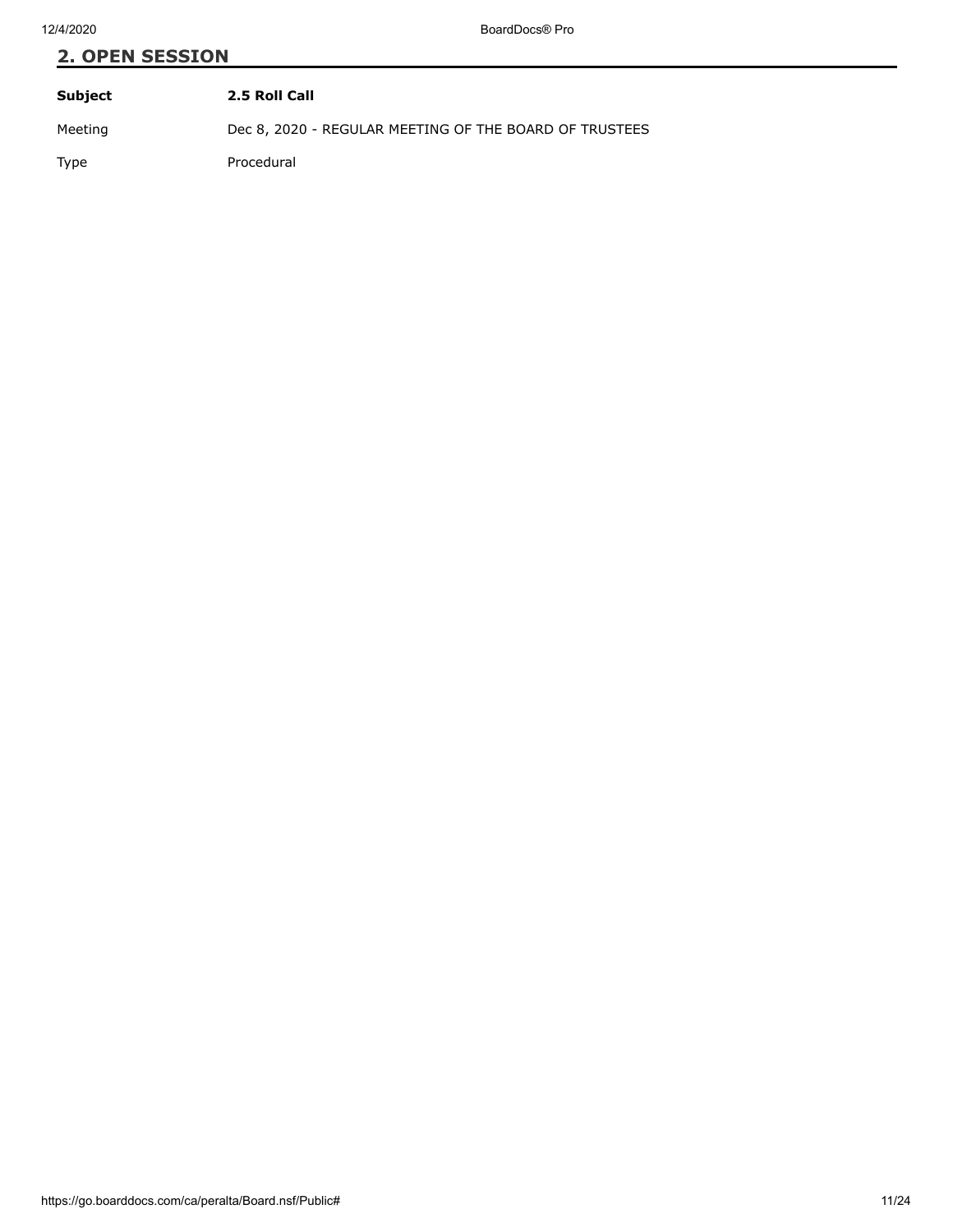# **2. OPEN SESSION Subject 2.6 Report of Action Taken in Closed Session** Meeting Dec 8, 2020 - REGULAR MEETING OF THE BOARD OF TRUSTEES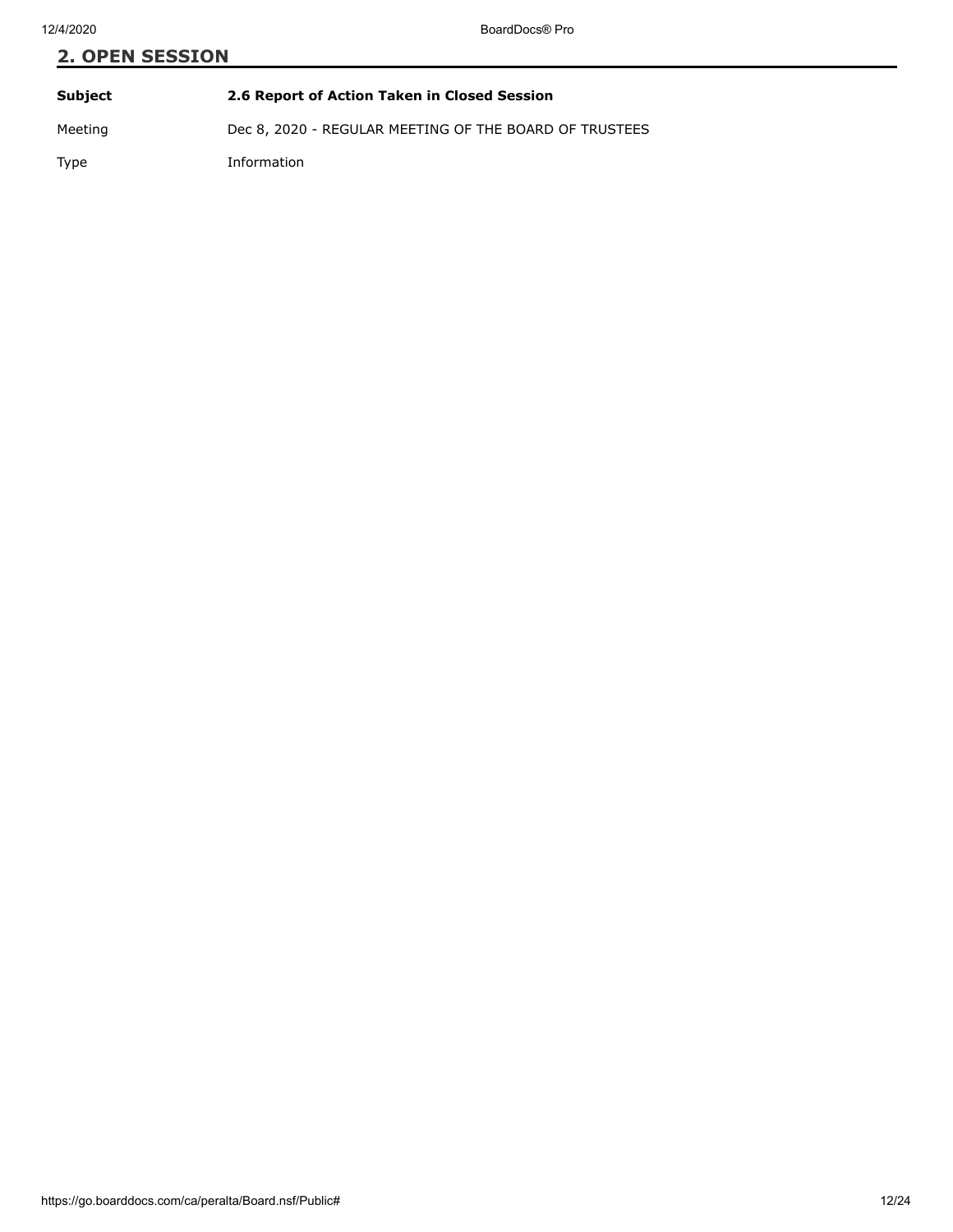| Subject | 2.7 Approval of the Agenda                             |
|---------|--------------------------------------------------------|
| Meeting | Dec 8, 2020 - REGULAR MEETING OF THE BOARD OF TRUSTEES |
| Type    | Action                                                 |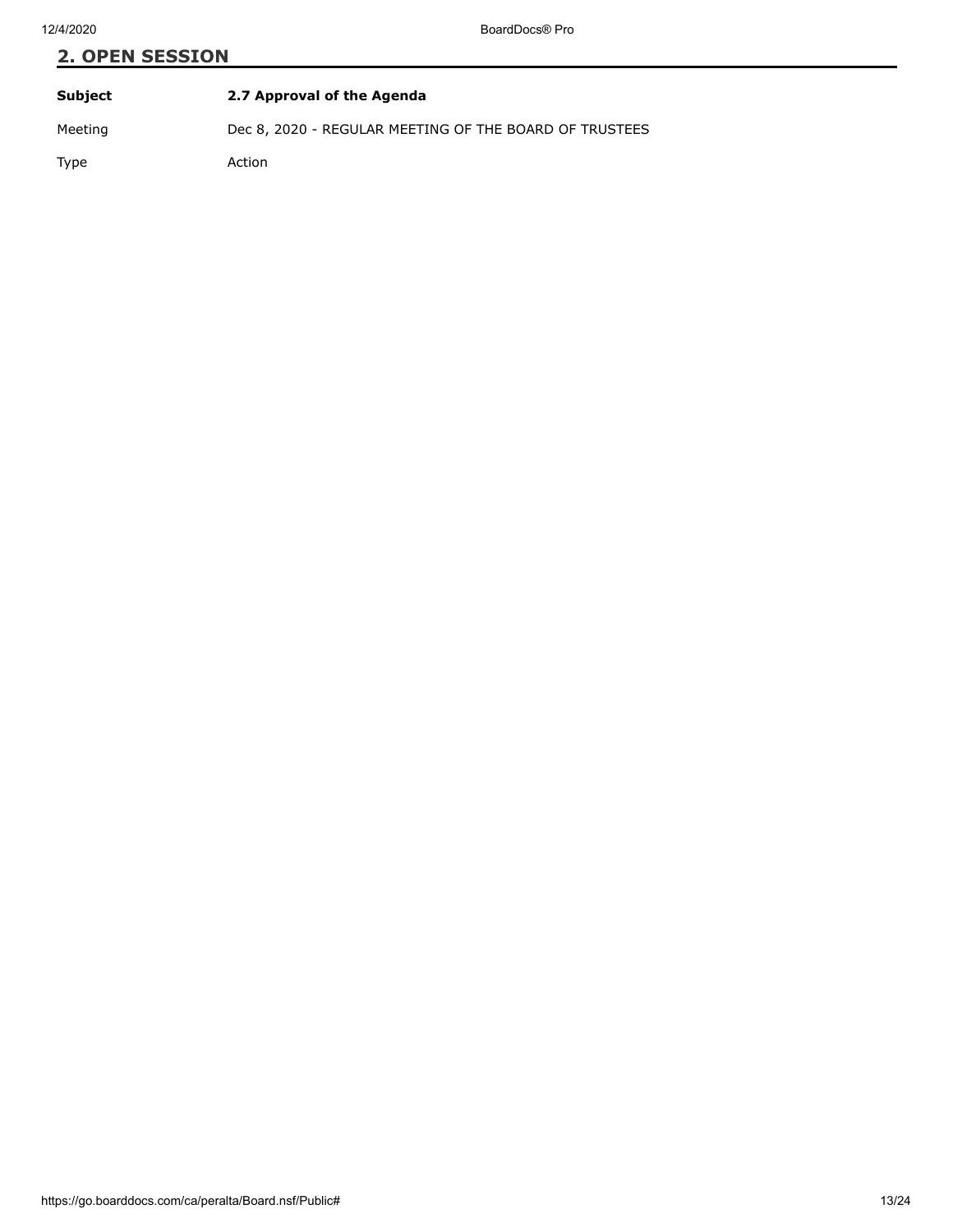| Subject         | 2.8 Approval of the Minutes                            |
|-----------------|--------------------------------------------------------|
| Meeting         | Dec 8, 2020 - REGULAR MEETING OF THE BOARD OF TRUSTEES |
| Type            | Action, Minutes                                        |
| Preferred Date  | Dec 08, 2020                                           |
| Absolute Date   | Dec 08, 2020                                           |
| Fiscal Impact   | No                                                     |
| <b>Budgeted</b> | No                                                     |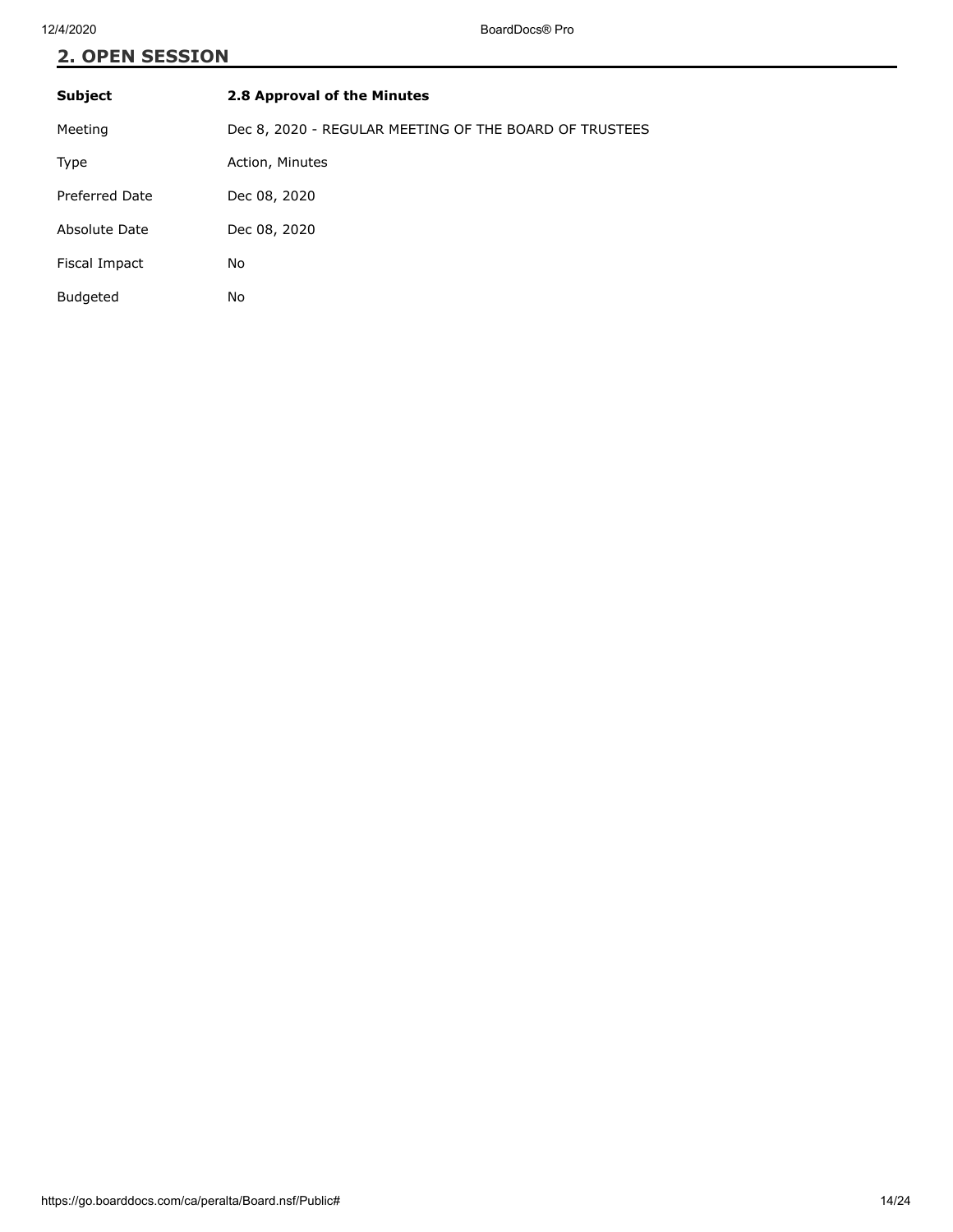# **2. OPEN SESSION Subject 2.9 Associated Student Government Reports** Meeting Dec 8, 2020 - REGULAR MEETING OF THE BOARD OF TRUSTEES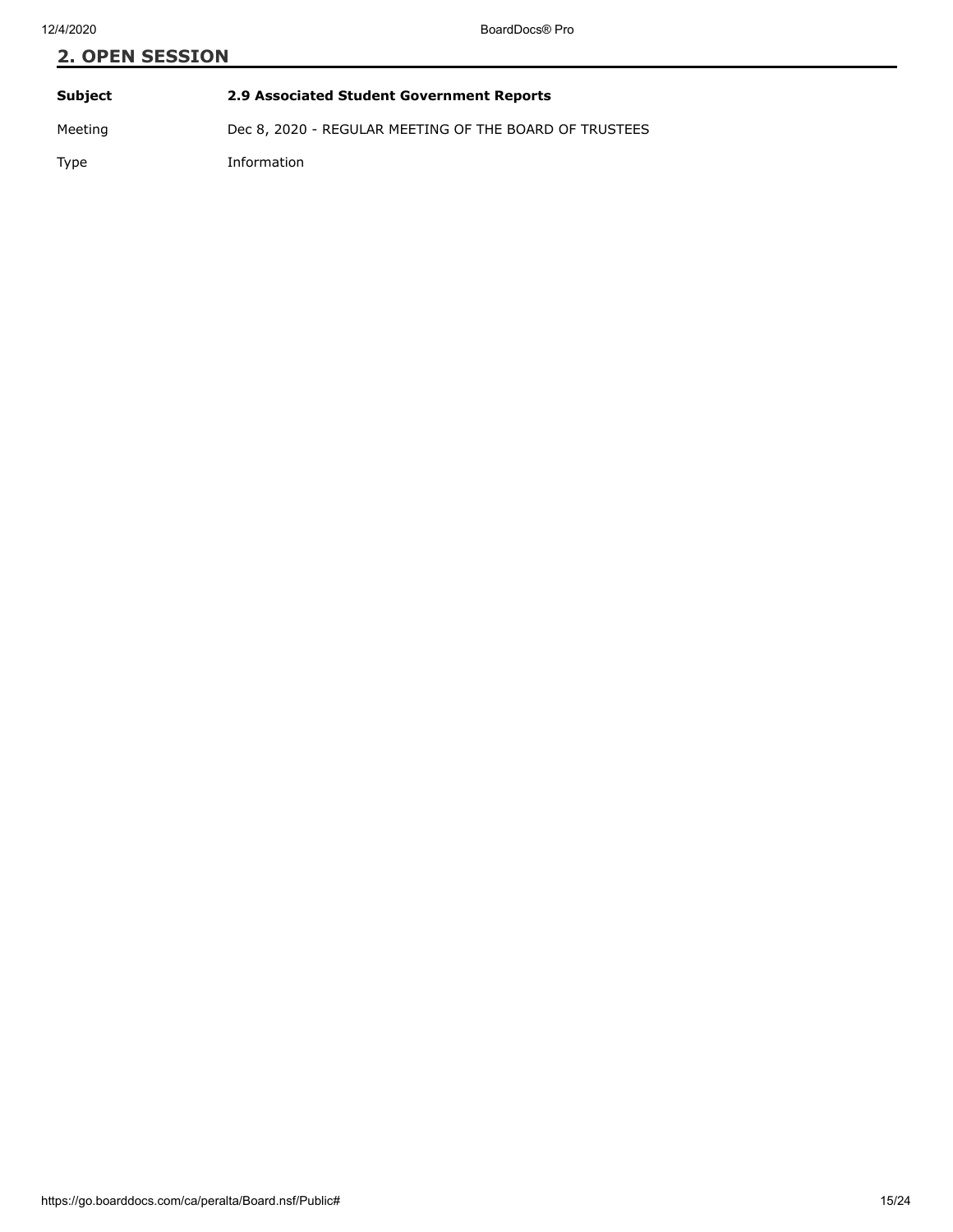# **2. OPEN SESSION Subject 2.10 Peralta Classified Senate Report**

Meeting Dec 8, 2020 - REGULAR MEETING OF THE BOARD OF TRUSTEES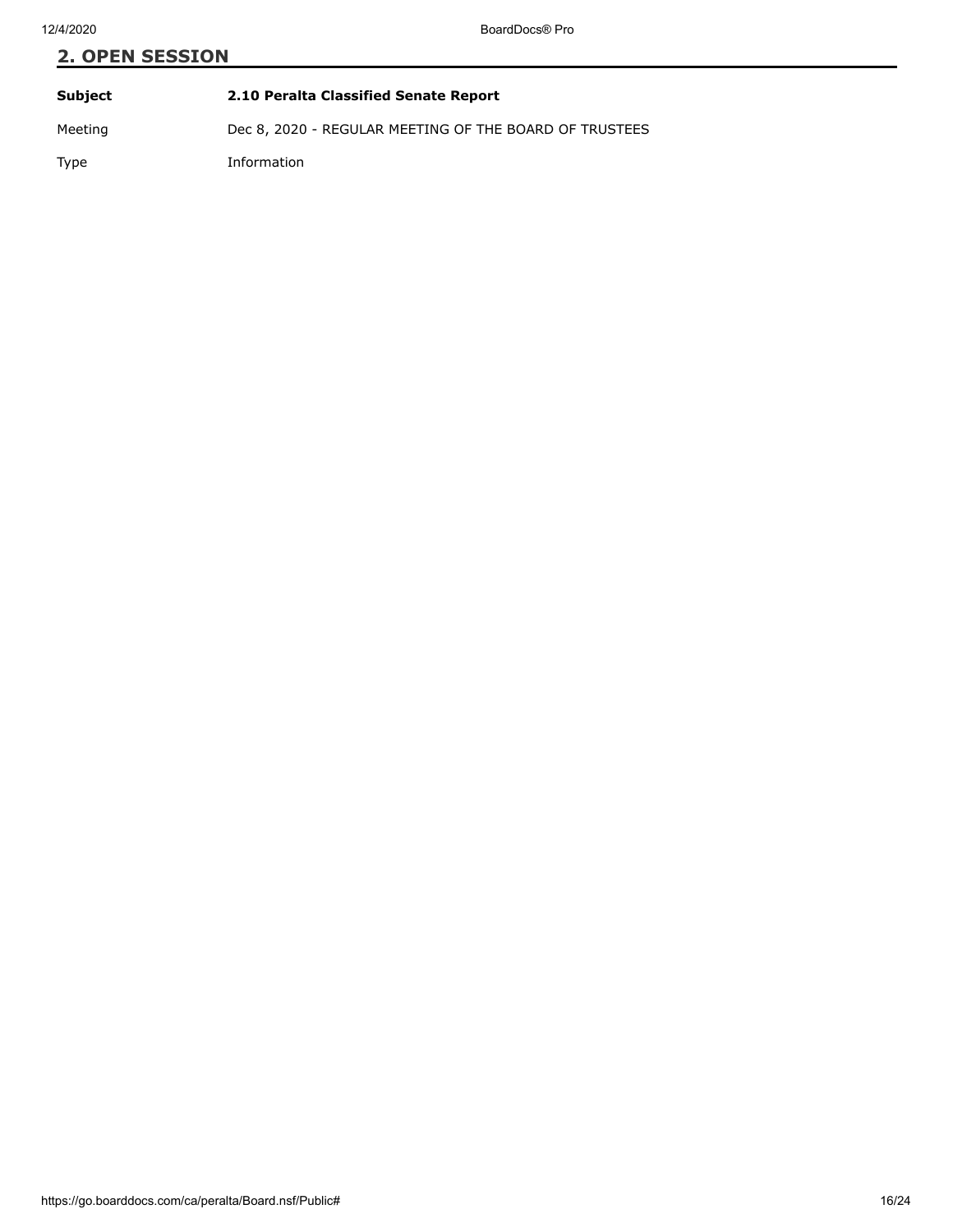# **2. OPEN SESSION Subject 2.11 District Academic Senate Report**

Meeting Dec 8, 2020 - REGULAR MEETING OF THE BOARD OF TRUSTEES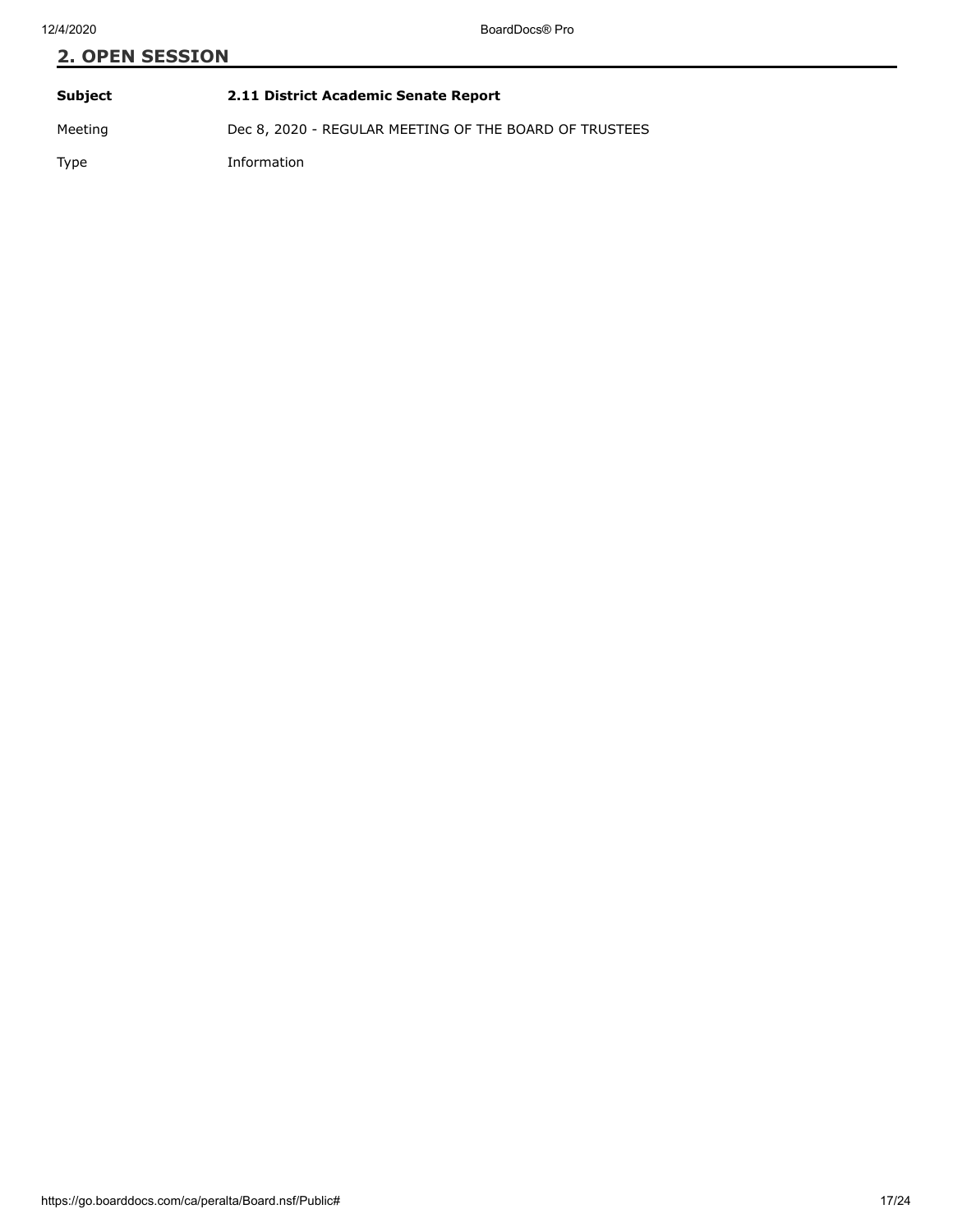# **Subject 2.12 Public Communication**

Meeting Dec 8, 2020 - REGULAR MEETING OF THE BOARD OF TRUSTEES

Type Information

At this time, the Board of Trustees will listen to communication from the public on matters that are not on the agenda and are within the Board's jurisdiction. Under provisions of the Brown Act, the Board and District staff are prohibited from discussing or taking action on oral requests that are not part of the agenda, but may respond briefly. A maximum of 15 minutes (up to 3 minutes per individual) will be provided for speakers under this agenda section, at the Board President's discretion. A speaker's card must be completed to request to address the Board. Requests to speak which cannot be honored within the time limit will be scheduled for subsequent meetings in the order received. Persons addressing items included on the agenda will be heard at the time the item is considered, and comments on tangential issues not directly related to the item may be ruled out of order. Cards must be received prior to the Board's consideration of the item and are honored in the order the cards are received. A speaker may yield time to another speaker up to a limit of 6 additional minutes, with no more than 5 speakers on the issue, where both have completed a speaker's card, and the yielder must identify him/herself to the Board. Speakers are asked to submit any materials to the Board Clerk and shall not approach the dais during meetings. (Please lineup when your name is called.) Further direction is provided in Board Policy and Administrative Procedure 2345 Public Participation at Board Meetings.

# **<http://web.peralta.edu/trustees/board-policies/>**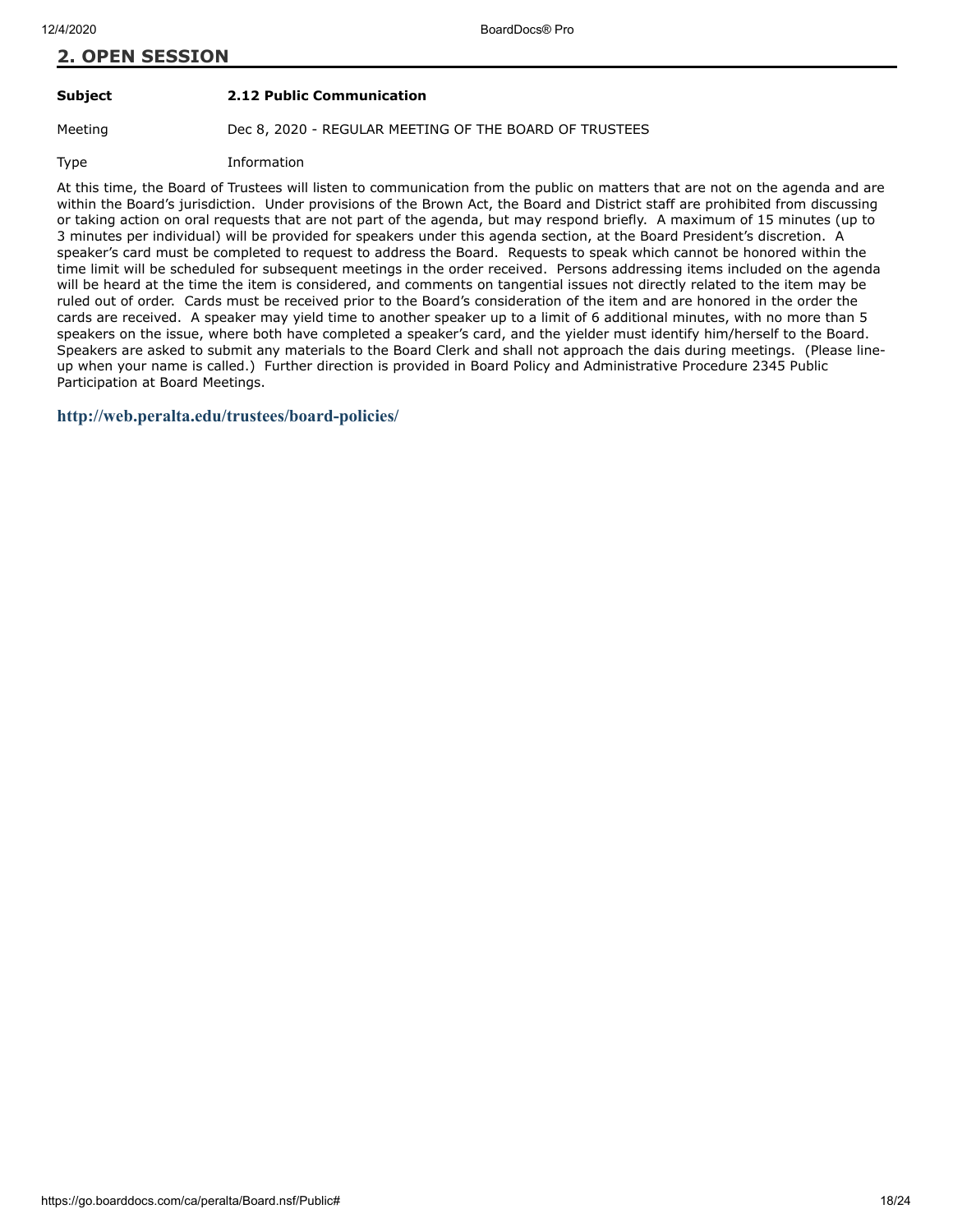# **Subject 2.13 Chancellor's Reports**

Meeting Dec 8, 2020 - REGULAR MEETING OF THE BOARD OF TRUSTEES

Type Information

- Association of Governing Boards (AGB) Demo Presentation
- Marketing Plan

File Attachments [AGB - FINAL ORIENTATION SCRIPT - PERALTA \(1\).pdf \(461 KB\)](https://go.boarddocs.com/ca/peralta/Board.nsf/files/BVUUYH7E5688/$file/AGB%20-%20FINAL%20ORIENTATION%20SCRIPT%20-%20PERALTA%20(1).pdf) [AGB\\_MEMBER\\_BENEFITS\\_ONE\\_PAGER\\_\\_MEMBERS.pdf \(238 KB\)](https://go.boarddocs.com/ca/peralta/Board.nsf/files/BVUUYK7E56A7/$file/AGB_MEMBER_BENEFITS_ONE_PAGER__MEMBERS.pdf) [MarComm Plan 2020-2021 as of 2020-11-24.pdf \(2,146 KB\)](https://go.boarddocs.com/ca/peralta/Board.nsf/files/BVPBP62D4767/$file/MarComm%20Plan%202020-2021%20as%20of%202020-11-24.pdf) [MarComm Plan 2020-21 Version 3.pdf \(8,162 KB\)](https://go.boarddocs.com/ca/peralta/Board.nsf/files/BVPUMX7CC98B/$file/MarComm%20Plan%202020-21%20Version%203.pdf)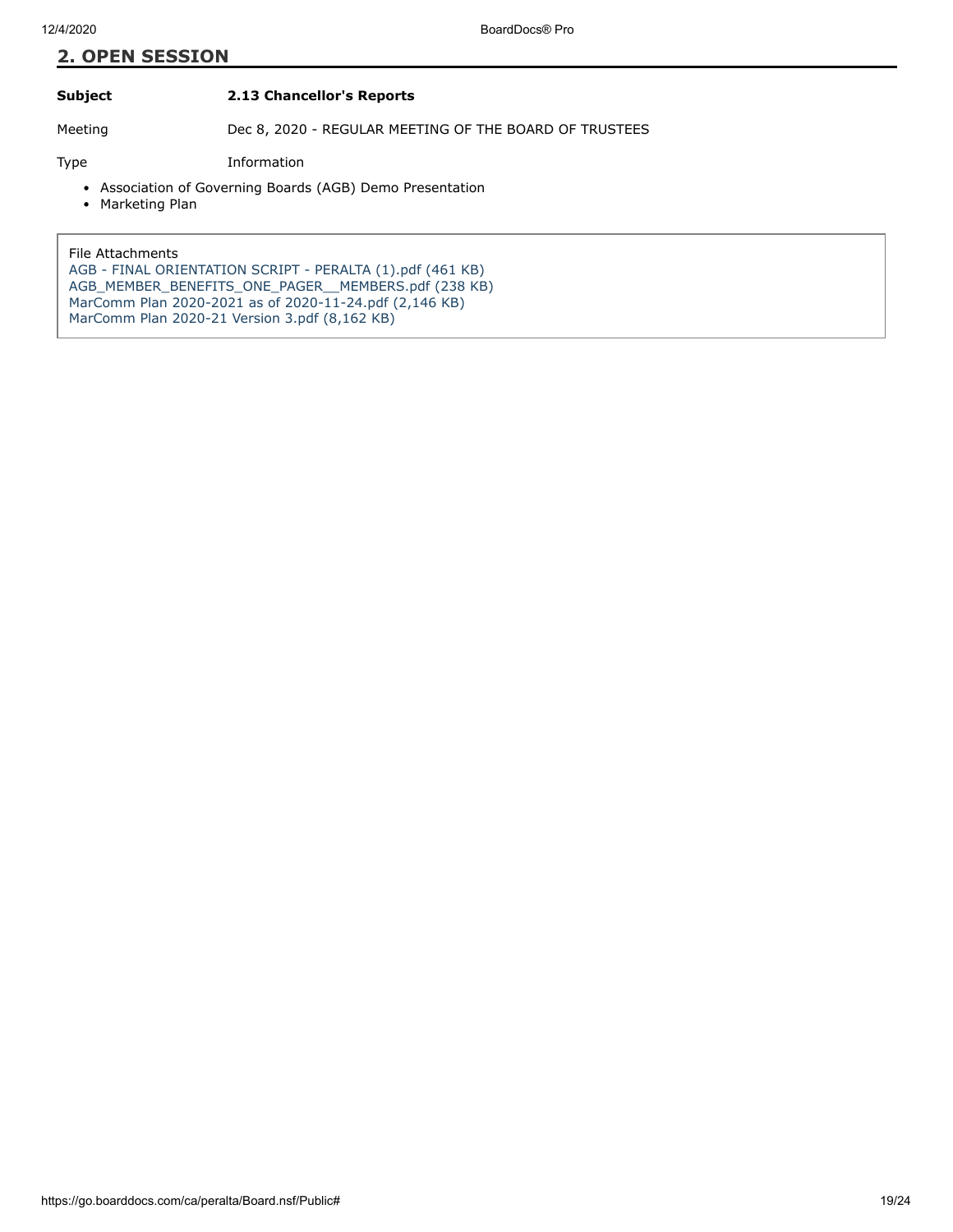# **3. INFORMATIONAL ITEMS**

#### **Subject 3.1 Bond Oversight Committee Annual Report. Presenters: Acting Vice Chancellor Atheria Smith and Andrea Dawson, Chair of the Bond Measures Oversight Committee**

Meeting Dec 8, 2020 - REGULAR MEETING OF THE BOARD OF TRUSTEES

Type Information

**TO: Peralta Board of Trustees**

**FROM: Department of General Services**

**PREPARED BY: Jamille Teer / Mark Johnson**

### **BACKGROUND/ANALYSIS:**

In 2006 and 2012, District voters adopted Measure A (bond measure) and Measure B (parcel tax measure). In 2018, District voters adopted Measure G (bond measure) and Measure E (parcel tax measure.) All of these measures required establishment of oversight committees. Previously, the Board adopted "Resolution 18/19-42 Regarding Constitution, Membership, and Duties of Measure Oversight Committees." Resolution 18/19-42 created a Bond Measures Oversight Committee and a Parcel Tax Measures Oversight Committee.

On September 24, 2019, the Board of Trustees appointed seven members to the Bond Measures Oversight Committee and opened up the application period to accept additional applications for the committee until the committee membership bylaws were met. On June 23, 2020, the Board of Trustees appointed a new member filling a recently vacated position.

The Bond Measures Oversight Committee met quarterly since September 2019 to review the PCCD bond program. A subcommittee met several times between July-October 2020 to draft the Annual Report on behalf of the Committee. The Annual Report was approved by the Bond Measures Oversight Committee at their meeting on October 28, 2020. By way of this presentation, the Committee meets the legal requirement to report on the bond measures to the general public.

File Attachments [BMOC Annual Report for FY2018-19 2020-11-19 final.pdf \(354 KB\)](https://go.boarddocs.com/ca/peralta/Board.nsf/files/BVVSP7731904/$file/BMOC%20Annual%20Report%20for%20FY2018-19%202020-11-19%20final.pdf)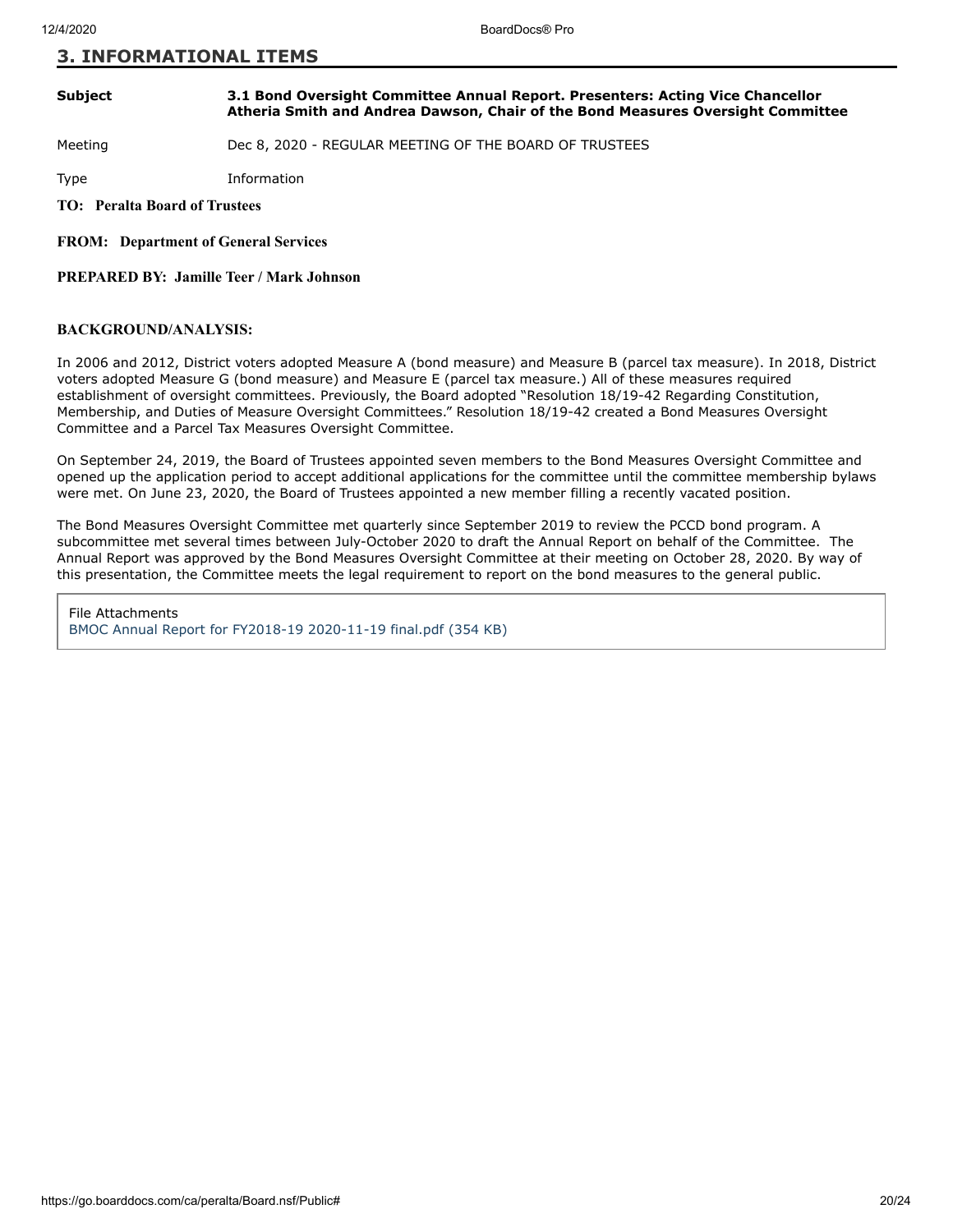# **3. INFORMATIONAL ITEMS**

#### **Subject 3.2 Presentation of The California Trustee Fellowship Intersession Project. Presenter: Carla Walter, Interim Chancellor**

# Meeting Dec 8, 2020 - REGULAR MEETING OF THE BOARD OF TRUSTEES

Type Information

# **TO: Peralta Board of Trustees**

### **FROM: Dr. Carla Walter**

#### **PREPARED BY: Dr. Carla Walter**

The California Trustee Fellowship Intersession Project aims to achieve the following objective: provide district boards with tools and counsel to advance a targeted reform to improve student outcomes. Over six months, Peralta Community College District, the Trustee Fellowship team, and the full Board of Trustees will engage in the following activities that will culminate in the development of a Board Action Plan to enact following completion of the Fellowship. The project will call for districts to:

- Identify a local Vision goal your project aims to impact
- Identify the targeted reform strategy to affect that goal (the change you aim to see)
- Outline the actions the board will take to support the implementation strategy (the way the board will support the reform)"

An example of an opportunity that ties to the Call to Action:

- Goal of Focus: By end of 2021-2022 academic year, complete a review and revision of human resources processes and policies for hiring college faculty, with the aim of diversifying the ranks of full-time faculty to fully match the ethnic and racial composition of the college's student population.
- Aligned Reform Strategy: Complete a review and revision of human resources processes and policies for hiring college faculty, including job descriptions and qualifications, composition of interview/selection committees, recruitment of applicants, blind screening, interview questions, onboarding and orientation of new faculty, etc.
	- Ensure that disaggregated data on faculty race/ethnicity are available by department and program, updated annually.
	- Examine students' program maps to ascertain the extent to which they are or are not likely to encounter a faculty member who looks like them during their college journey.

File Attachments [Intercession project CCC Aspen.pdf \(7,704 KB\)](https://go.boarddocs.com/ca/peralta/Board.nsf/files/BVENEX5F703D/$file/Intercession%20project%20CCC%20Aspen.pdf)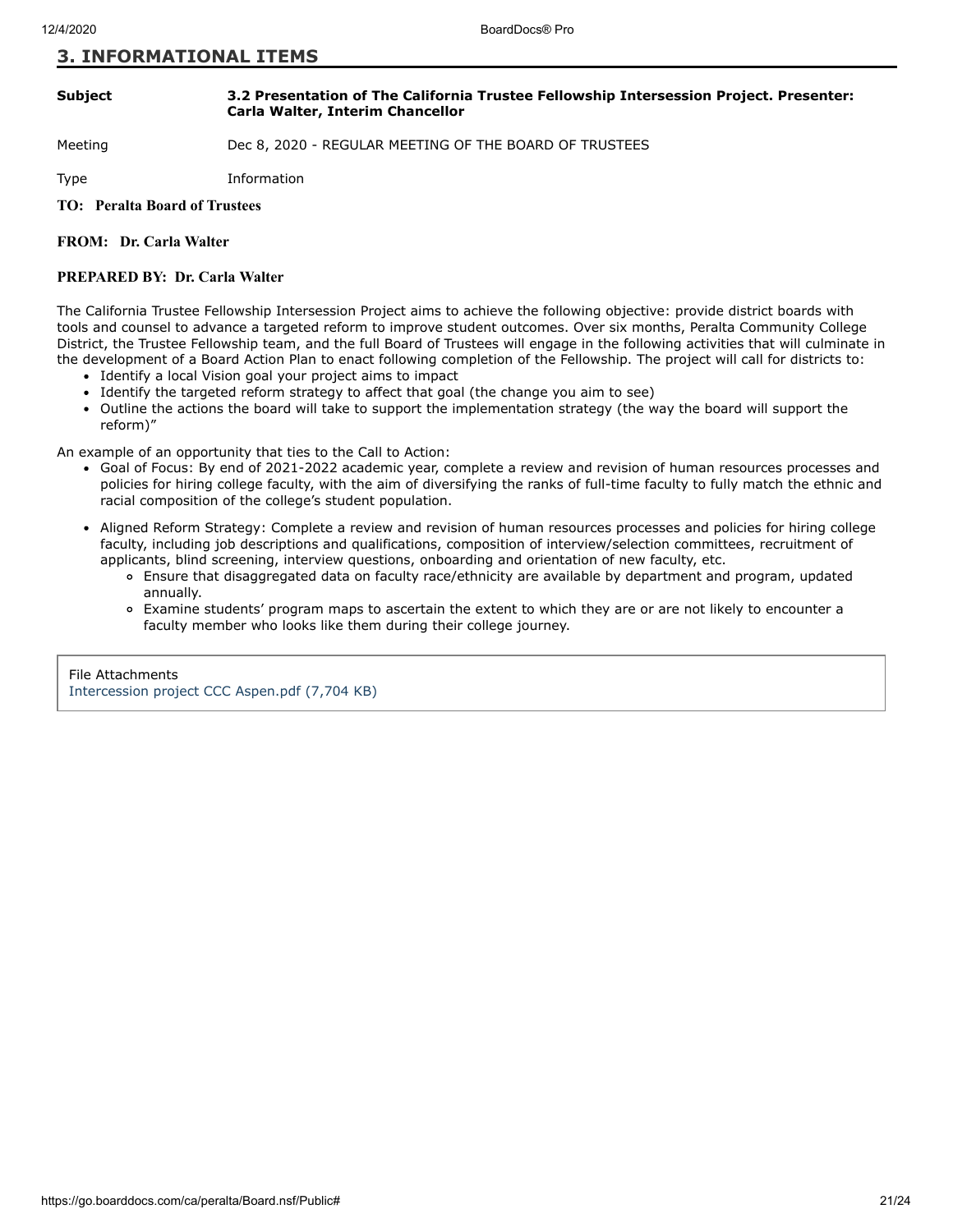# **3. INFORMATIONAL ITEMS**

**Subject 3.3 Update on Chancellor Search. Presenter: Carla Walter, Interim Chancellor**

Meeting **Dec 8, 2020 - REGULAR MEETING OF THE BOARD OF TRUSTEES** 

Type Information

**TO: Peralta Board of Trustees**

**FROM: Carla Walter, Interim Chancellor**

**PREPARED BY: Carla Walter, Interim Chancellor**

### **BACKGROUND/ANALYSIS:**

At the State Chancellor's Office Board of Governor's Meeting held on [September 21, 2020,](http://go.boarddocs.com/ca/cccchan/Board.nsf/goto?open&id=BSWRM56E5DE7) Peralta CCD was guided by that body to complete particular items by stipulated dates. One was as follows:

*"The Peralta Governing Board should complete the search and employ a permanent Chancellor by March 1, 2021."* 

The District is complying with this guidance while adhering to [Board Policy 2431](https://web.peralta.edu/trustees/files/2013/12/BP-2431-Chancellor-Selection1.pdf) which outlines the process for chancellor selection. The District has retained AGB Search to lead this process.

#### **DELIVERABLES/SCOPE OF WORK:**

AGB Search will follo[w Board Policy 2431](https://web.peralta.edu/trustees/files/2013/12/BP-2431-Chancellor-Selection1.pdf) to complete the search for a permanent Chancellor within the timeline recommended by the State Chancellor's Office Board of Governors.

# **ANTICIPATED COMPLETION DATE:**

March 1, 2021.

# **EVALUATION AND RECOMMENDED ACTION:**

The District's executive staff evaluated the scope of work for the Chancellor's Search with AGB Search and found it to be satisfactory and aligns with the board policy.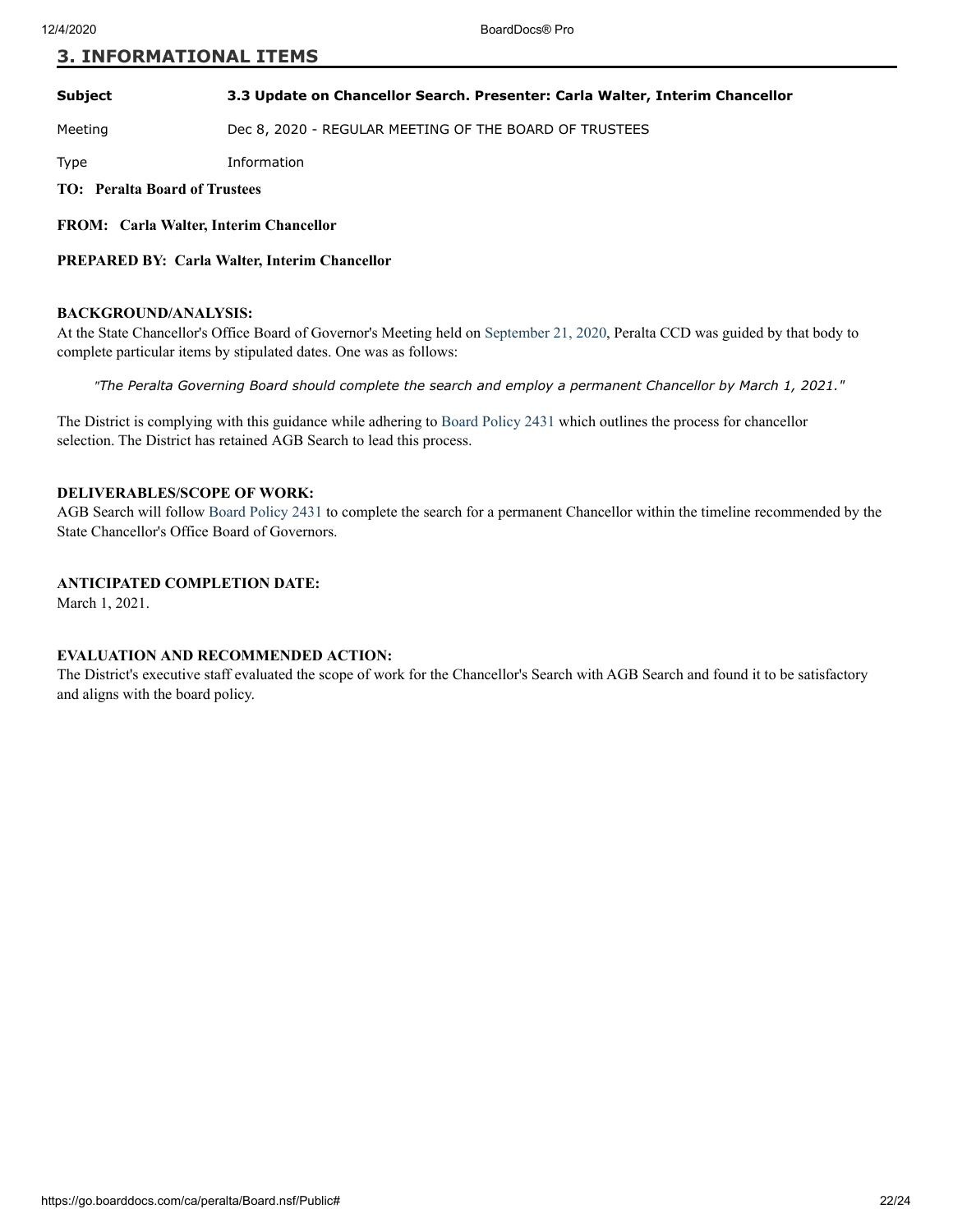# **4. REPORTS Subject 4.1 Board of Trustees' Reports** Meeting Dec 8, 2020 - REGULAR MEETING OF THE BOARD OF TRUSTEES